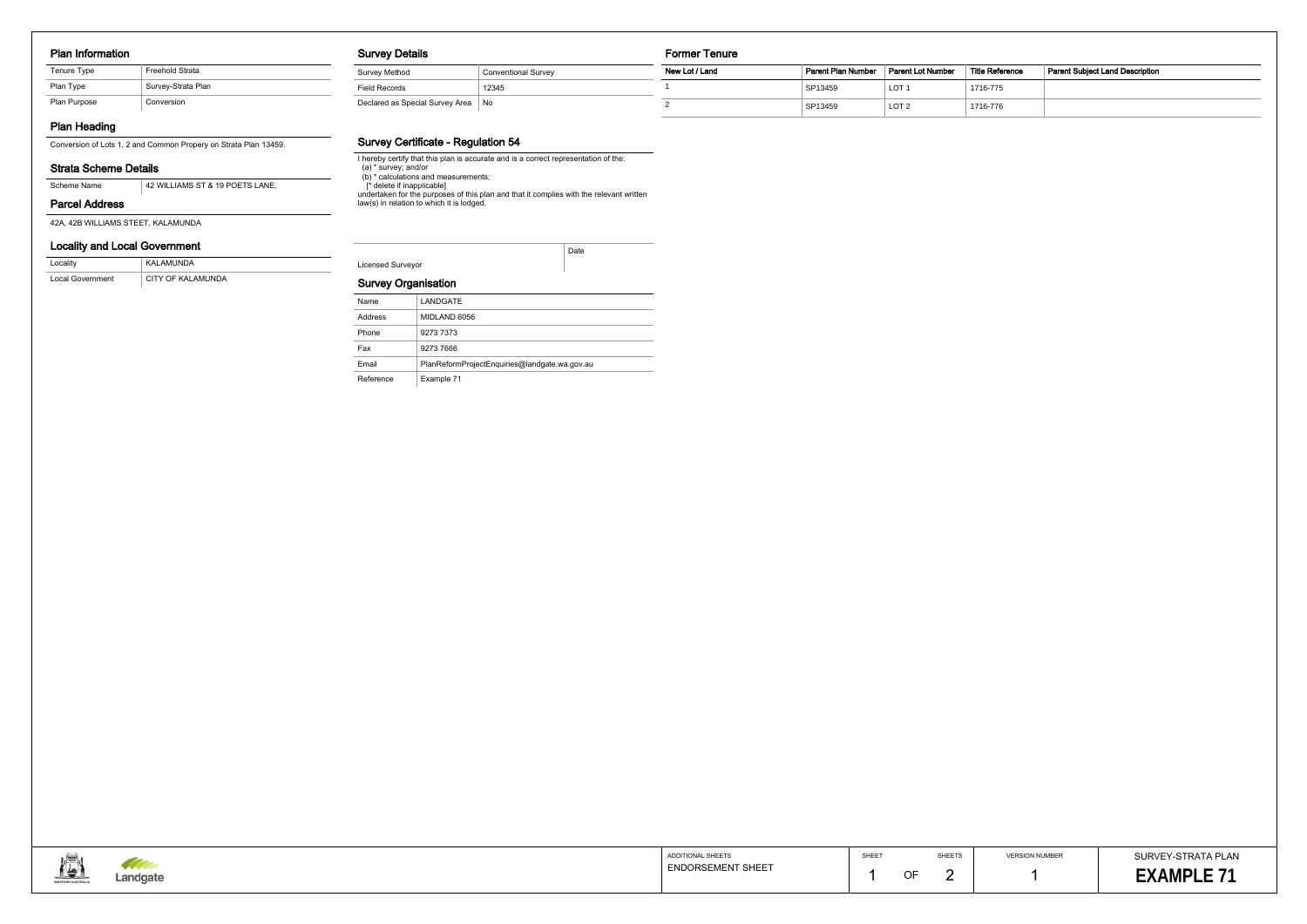

1

**EXAMPLE 71** 

VERSION NUMBERSURVEY-STRATA PLAN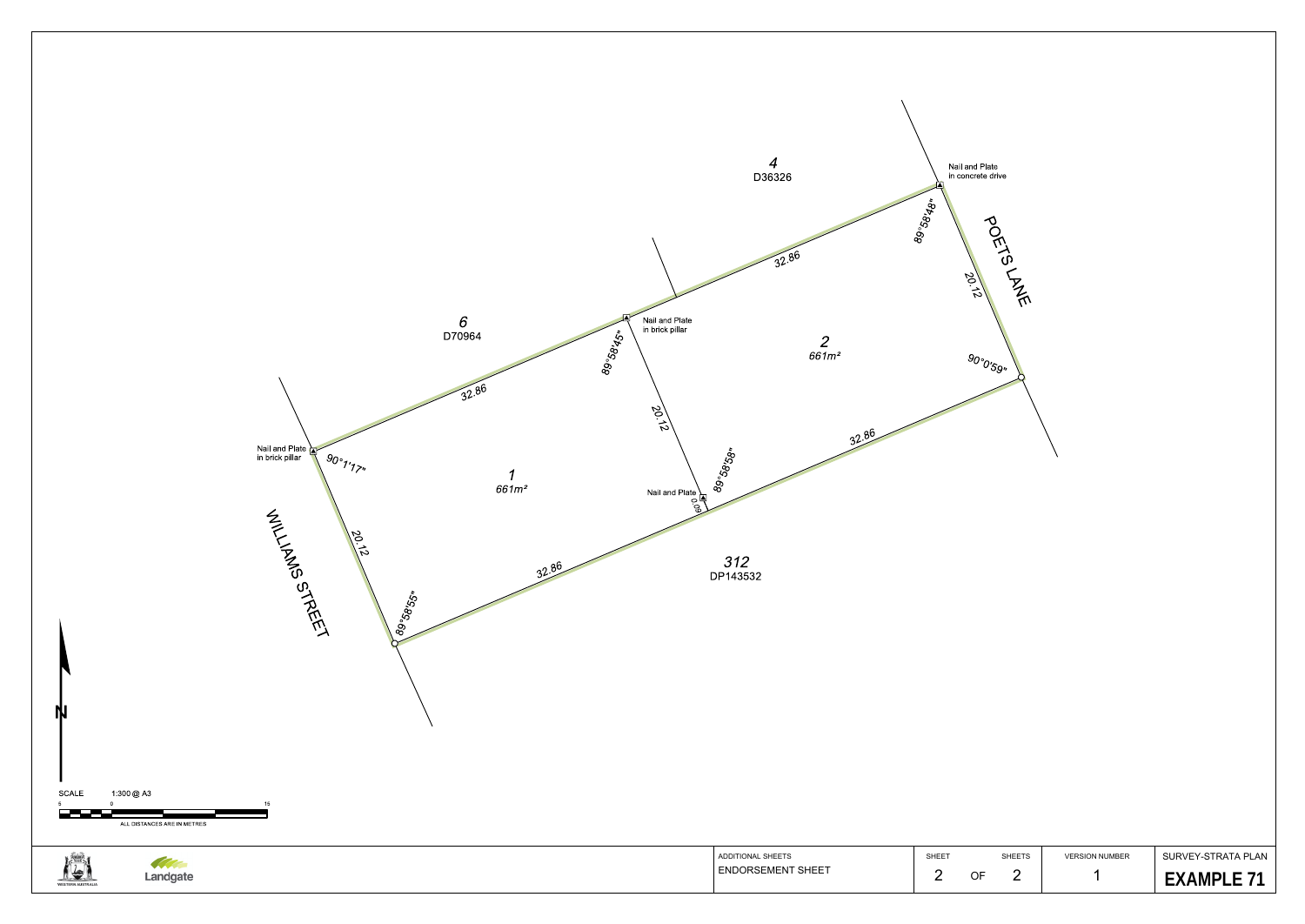